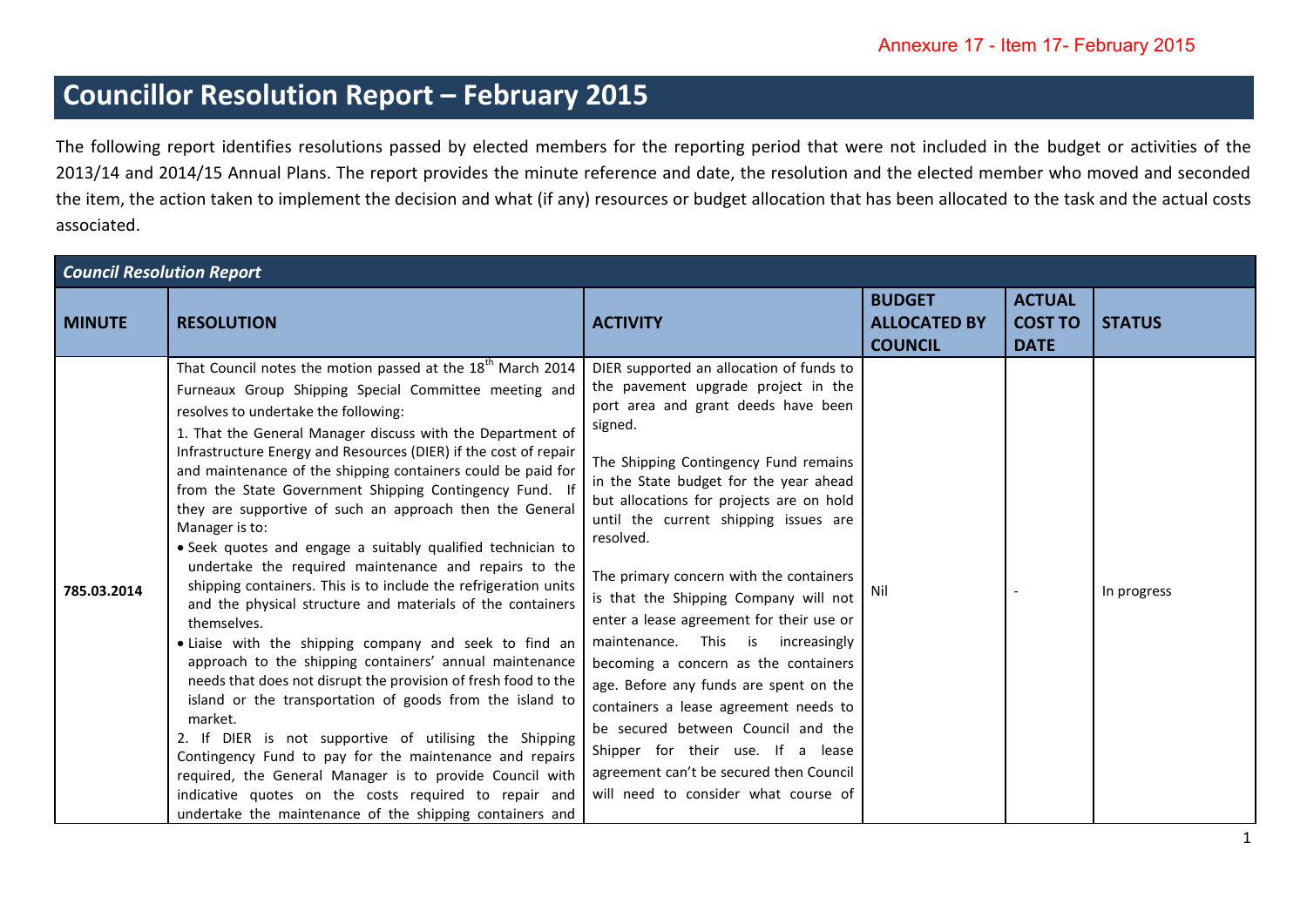| <b>Council Resolution Report</b> |                                                                                                                                                                                                                                                                                                                                                                                                                                           |                                                                                                                                                                                            |                                                        |                                                |                                 |
|----------------------------------|-------------------------------------------------------------------------------------------------------------------------------------------------------------------------------------------------------------------------------------------------------------------------------------------------------------------------------------------------------------------------------------------------------------------------------------------|--------------------------------------------------------------------------------------------------------------------------------------------------------------------------------------------|--------------------------------------------------------|------------------------------------------------|---------------------------------|
| <b>MINUTE</b>                    | <b>RESOLUTION</b>                                                                                                                                                                                                                                                                                                                                                                                                                         | <b>ACTIVITY</b>                                                                                                                                                                            | <b>BUDGET</b><br><b>ALLOCATED BY</b><br><b>COUNCIL</b> | <b>ACTUAL</b><br><b>COST TO</b><br><b>DATE</b> | <b>STATUS</b>                   |
|                                  | their associated refrigeration systems to the May Ordinary<br>Meeting of Council for formal consideration.<br>Moved: Mayor Carol Cox Seconded: Cr M Cobham<br><b>CARRIED UNANIMOUSLY (6-0)</b>                                                                                                                                                                                                                                            | action to take in relation to the<br>containers future use and ownership.                                                                                                                  |                                                        |                                                |                                 |
| 843.07.2014                      | That Council negotiates with the interested Community Group<br>to find a solution that enables the continued use of the bike<br>track and is satisfactory to Council; and<br>That planning for the nominated site to be utilised as a Waste<br>Transfer Station commence immediately and be included in<br>Council's Strategic Waste Management Plan.<br>Moved: Cr G Willis<br>Seconded: Cr M Roberts<br><b>CARRIED UNANIMOUSLY (4-0)</b> | Mayor Cox wrote to a representative of<br>the motor cross group to notify them of<br>Council's decision regarding the site.<br>Site planning for the transfer station is<br>well advanced. |                                                        |                                                | In progress                     |
| 876.07.2014                      | The Flinders Council Audit and Finance Special Committee be<br>directed to develop an agreed Charter, annual work plan and<br>reporting mechanisms to present to Council for consideration<br>post the October Council election.<br>Moved: Cr M Cobham Seconded: Deputy Mayor D Williams<br><b>CARRIED UNANIMOUSLY (6-0)</b>                                                                                                              | Audit & Finance Committee will action<br>accordingly and present to Council for<br>consideration post the October Council<br>election.                                                     |                                                        |                                                | In progress                     |
| 910.10.2014                      | That Council agree to reallocate a maximum of \$6,000 from<br>the Australian Small Islands Forum to Community Grants. That<br>Cr Wise submit an extra ordinary Community Grant application<br>in the coming months outlining the details of the project and<br>proposed expenditure for Council consideration.<br>Moved: Cr R Wise<br>Seconded: Cr G Willis<br><b>CARRIED UNANIMOUSLY (6-0)</b>                                           | reallocated<br>Funds<br>have<br>been<br>accordingly. Waiting to receive grant<br>application from Ronald Wise.                                                                             | \$6000                                                 |                                                | In progress                     |
| 936.11.2014                      | 8) That Council review the structures of committees in<br>December 2016.<br>Moved: Cr G Willis<br>Seconded: Cr P Rhodes<br><b>CARRIED UNANIMOUSLY (7-0)</b>                                                                                                                                                                                                                                                                               |                                                                                                                                                                                            |                                                        |                                                | Deferred until<br>December 2016 |
| 954.12.2014                      | Reduce the speed limit from 80km/h to 60km/h at the start of<br>the pine plantation all the way through to Holloway Point.<br>Moved: Mayor C Cox<br>Seconded: Cr C Rhodes<br><b>CARRIED UNANIMOUSLY (7-0)</b>                                                                                                                                                                                                                             | The signs are now in place.                                                                                                                                                                |                                                        |                                                | Complete                        |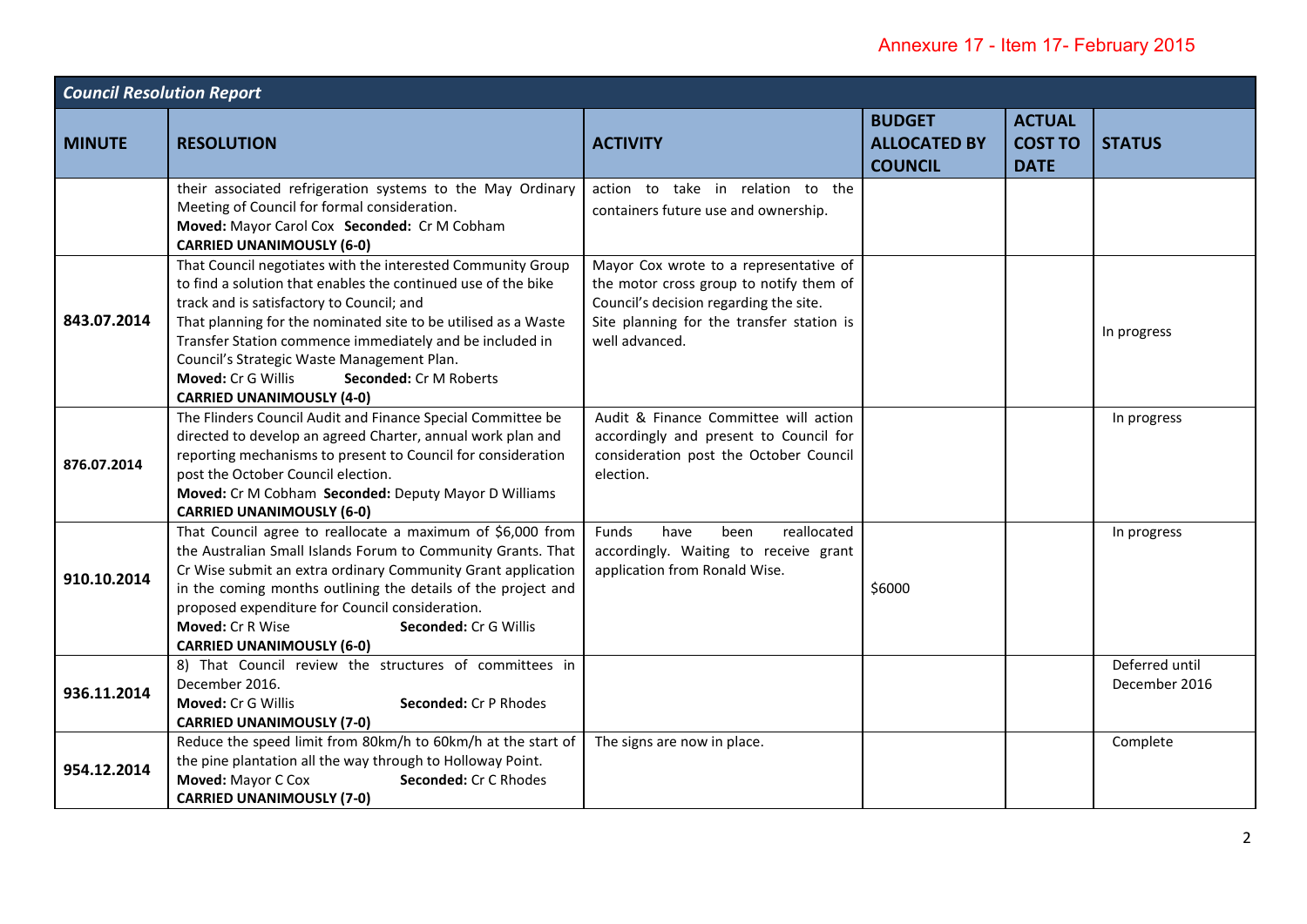| <b>Council Resolution Report</b> |                                                                                                                                                                                                                                                                                                                                                                                                                                                                                                                                                                                                                                                                                                                                                                                                     |                                                                                                                                     |                                                        |                                                |               |
|----------------------------------|-----------------------------------------------------------------------------------------------------------------------------------------------------------------------------------------------------------------------------------------------------------------------------------------------------------------------------------------------------------------------------------------------------------------------------------------------------------------------------------------------------------------------------------------------------------------------------------------------------------------------------------------------------------------------------------------------------------------------------------------------------------------------------------------------------|-------------------------------------------------------------------------------------------------------------------------------------|--------------------------------------------------------|------------------------------------------------|---------------|
| <b>MINUTE</b>                    | <b>RESOLUTION</b>                                                                                                                                                                                                                                                                                                                                                                                                                                                                                                                                                                                                                                                                                                                                                                                   | <b>ACTIVITY</b>                                                                                                                     | <b>BUDGET</b><br><b>ALLOCATED BY</b><br><b>COUNCIL</b> | <b>ACTUAL</b><br><b>COST TO</b><br><b>DATE</b> | <b>STATUS</b> |
| 956.12.2014                      | That Council agrees to change the speed limit on the North<br>East River Rd to 20 km/h at the start of the Parks & Wildlife<br>Service campsite at or near Holloway Point.<br><b>Moved: Cr P Rhodes</b><br>Seconded: Cr G Willis<br>CARRIED (6-1)                                                                                                                                                                                                                                                                                                                                                                                                                                                                                                                                                   | The sign is now in place.                                                                                                           |                                                        |                                                | Complete      |
| 957.12.2014                      | That Council allocates \$1100 to support the implementation of<br>the speed reduction proposal in the North East River Road<br>area.<br>Moved: Cr P Rhodes<br>Seconded: Cr C Rhodes<br><b>CARRIED UNANIMOUSLY (7-0)</b>                                                                                                                                                                                                                                                                                                                                                                                                                                                                                                                                                                             | Reallocation of funds is included in the<br>half yearly budget review that will be<br>presented at the February Council<br>Meeting. | \$1,100                                                |                                                | In progress   |
| 962.12.2014                      | Council notes progress to date on securing access to White<br>Beach and approves:<br>• commencement of the title registration process for<br>land transfer from the land owner to Council;<br>acceptance of the reserved road as a public road;<br>continuation of liaison with Parks and Wildlife Service<br>for sale, transfer and adherence of the land parcel to<br>ensure the entire track from the end of the reserved<br>road is within the White Beach Conservation Area;<br>continued liaison with Crown Lands Services to secure<br>a license/lease over the White Beach track located on<br>the White Beach Conservation Area; and<br>• the allocation of \$8,000 to cover associated costs.<br>Moved: Deputy Mayor M Cobham Seconded: Cr D Williams<br><b>CARRIED UNANIMOUSLY (7-0)</b> | Reallocation of funds is included in the<br>half yearly budget review that will be<br>presented at the February Council<br>Meeting. | \$8000                                                 |                                                | In progress   |
| 14.01.2015                       | That the Mayor and Deputy Mayor be nominated as the Voting<br>Delegate and Proxy respectively for the Local Government<br>Association of Tasmania.<br><b>Moved: Cr D Williams</b><br>Seconded: Cr K Stockton<br><b>CARRIED UNANIMOUSLY (6-0)</b>                                                                                                                                                                                                                                                                                                                                                                                                                                                                                                                                                    | Notify LGAT of elected delegates.                                                                                                   |                                                        |                                                | Complete      |
| 15.01.2015                       | 1. Council receives and notes the revised report and directs<br>the General Manager to make the report available to the<br>public via the Council website.                                                                                                                                                                                                                                                                                                                                                                                                                                                                                                                                                                                                                                          | 1. The fuel report has been placed on<br>the Council's website and its<br>availability has been promoted in                         |                                                        |                                                | 1. Complete   |